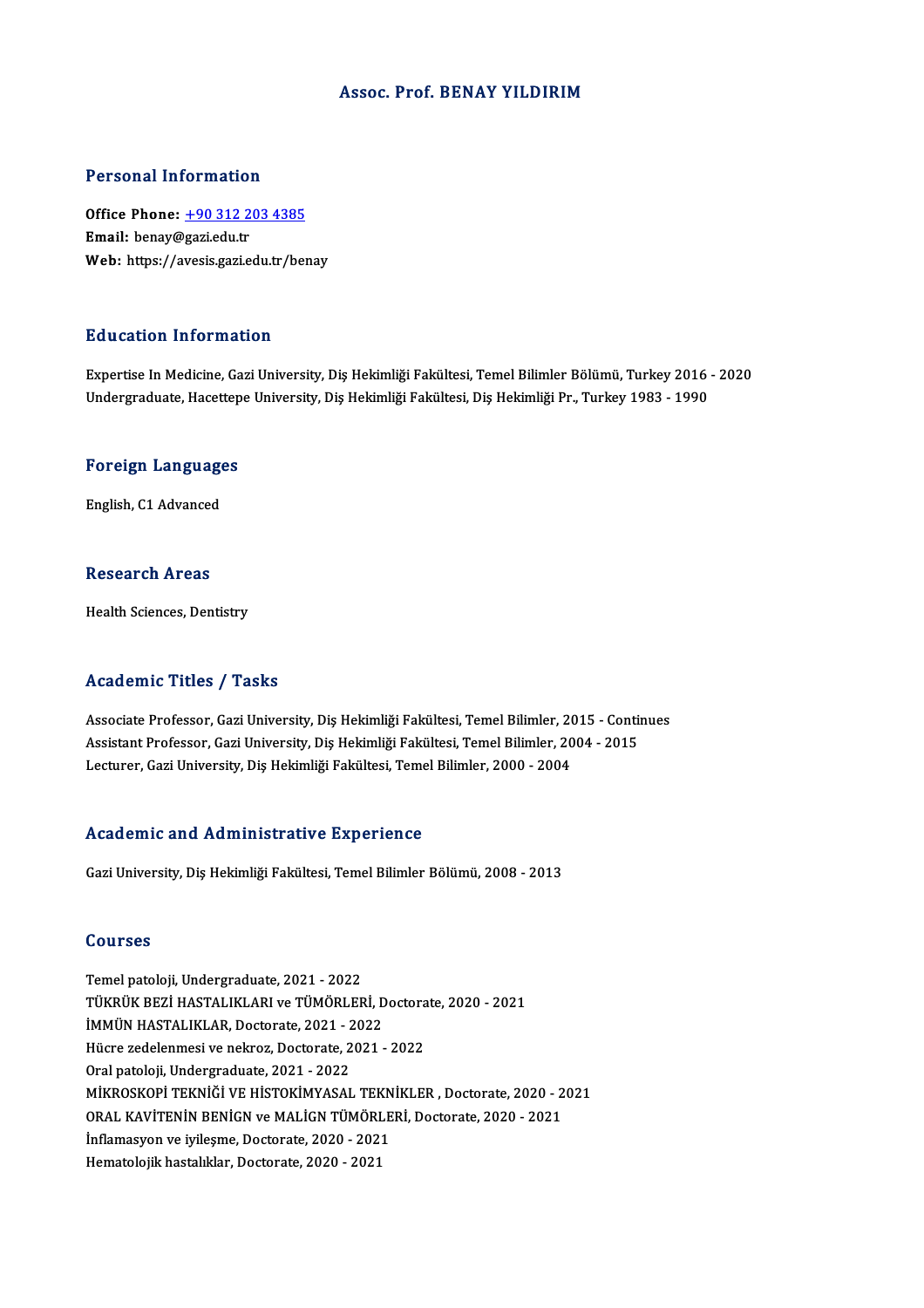### Advising Theses

Advising Theses<br>YILDIRIM B., Evaluatıon Of Epıthelıal Mesenchymal Transıtıon Markers In Ameloblastoma And Odontogenıc Keratocysts,<br>Destarata E MUSEVIROV(Student), 2016 THE PIERCE<br>THE STATE BRITTEN STATE STATE STATE DECEMBER 1996<br>Doctorate, F.MUSEYIBOV(Student), 2016<br>VILDIBIM B. Evaluation Of Diagnestic And YILDIRIM B., Evaluation Of Epithelial Mesenchymal Transition Markers In Ameloblastoma And Odontogenic Keratocysts<br>Doctorate, F.MUSEYIBOV(Student), 2016<br>YILDIRIM B., Evaluation Of Diagnostic And Prognostic Role Of Cancer St

Doctorate, F.MUSEYIBOV(Student), 2016<br>YILDIRIM B., Evaluation Of Diagnostic And Prognostic Role Of Cance<br>In Different Salivary Gland Tumors, Doctorate, A.M.(Student), 2015

# In Different Salivary Gland Tumors, Doctorate, A.M.(Student), 2015<br>Articles Published in Journals That Entered SCI, SSCI and AHCI Indexes

- rticles Published in Journals That Entered SCI, SSCI and AHO<br>I. In vivo efficacy of low-level laser therapy on bone regeneration<br>Vilmag B.T. AKMANA G. Cetinkaya A. Celak C. Vildirm B. Vycel 0.0, G. Yilmaz B. T. , AKMAN A. C. , Cetinkaya A., Colak C., Yildirm B., Yucel O. O. , GÜNCÜ G. N. , NOHUTCU R. M.<br>LASERS IN MEDICAL SCIENCE, 2022 (Journal Indexed in SCI) I. In vivo efficacy of low-level laser therapy on bone regeneration II. De-epithelialized gingival graft versus subepithelial connective tissue graft in the treatment of LASERS IN MEDICAL SCIENCE, 2022 (Journal Indexed in SCI)<br>De-epithelialized gingival graft versus subepithelial connective tissue graft in the treatment of<br>multiple adjacent gingival recessions using the tunnel technique: 1 De-epithelia<br>multiple adj<sub>i</sub><br>clinical trial<br><sup>Polshishov H</sup> multiple adjacent gingival recessions using the tunnel technique<br>clinical trial<br>Bakhishov H., İşler S.Ç. , Bozyel B., Yıldırım B., Tekindal M. A. , Özdemir B.<br>JOUPMAL OF GLINICAL PERJODONTOLOGY 2021 (Journal Indoved in SGL clinical trial<br>Bakhishov H., İşler S. Ç. , Bozyel B., Yıldırım B., Tekindal M. A. , Özdemir B.<br>JOURNAL OF CLINICAL PERIODONTOLOGY, 2021 (Journal Indexed in SCI)<br>Multiple salsifying bunernlastis dantal fallisles Bakhishov H., İşler S. Ç., Bozyel B., Yıldırım B., Tekindi<br>JOURNAL OF CLINICAL PERIODONTOLOGY, 2021 (Journal II.<br>III. Multiple calcifying hyperplastic dental follicles JOURNAL OF CLINICAL PERIODONTOLOGY, 2021 (Journal Indexed in SCI)<br>III. Multiple calcifying hyperplastic dental follicles<br>Uluturk H., Yucel E., Akinci H. O., Calisan E. B., Yildirim B., Gizli A. Multiple calcifying hyperplastic dental follicles<br>Uluturk H., Yucel E., Akinci H. O. , Calisan E. B. , Yildirim B., Gizli A.<br>JOURNAL OF STOMATOLOGY ORAL AND MAXILLOFACIAL SURGERY, vol.120, no.1, pp.76-78, 2019 (Journal<br>Ind Uluturk H., Yuce<br>JOURNAL OF ST<br>Indexed in SCI)<br>Eunnossion of JOURNAL OF STOMATOLOGY ORAL AND MAXILLOFACIAL SURGERY, vol.120, no.1, pp.76-78, 2019 (Journal<br>Indexed in SCI)<br>IV. Expression of Programmed Death-Ligand 1 and 2 (PD-L1/2) on Tumor cells of Oropharyngeal<br>Sausmaus Cell Consin Indexed in SCI)<br>IV. Expression of Programmed Death-Ligand 1 and 2 (PD-L1/2) on Tumor cells of Oropharyngeal<br>Squamous Cell Carcinoma (OPSCC) Expression of Programmed Death-Ligand 1 and 2 (PD-L1/2) on Tumor cells of Oropharyngeal<br>Squamous Cell Carcinoma (OPSCC)<br>Wuerdemann N., Gueltekin S. E. , Wittekindt C., Sharma S. J. , Schubotz A. B. , Gattenloehner S., Thar Squamous Cell Carcinoma<br>Wuerdemann N., Gueltekin S. E<br>Sengueven B., Yildirim B., et al.<br>ONCOLOCY PESEARCH AND TI Wuerdemann N., Gueltekin S. E. , Wittekindt C., Sharma S. J. , Schubotz A. B. , Gattenloehr<br>Sengueven B., Yildirim B., et al.<br>ONCOLOGY RESEARCH AND TREATMENT, vol.41, pp.95, 2018 (Journal Indexed in SCI)<br>Effects of Bisgool Sengueven B., Yildirim B., et al.<br>
ONCOLOGY RESEARCH AND TREATMENT, vol.41, pp.95, 2018 (Journal Indexed in SCI)<br>
V. Effects of Piezoelectric Surgery on Bone Regeneration Following Distraction Osteogenesis of<br>
Mandible ONCOLOGY RESEARCH AND TREATMENT, vol.41, pp.95, 2018 (Journal Indexed in SCI) TOSUNE.,BİLGİÇKÜÇÜKGÜVENM.,YILDIRIMB.,TÜZH.H. ,ÖZERT. JOURNAL OF CRANIOFACIAL SURGERY, vol.28, no.1, pp.74-78, 2017 (Journal Indexed in SCI) VI. Oralmucosal lesions: a retrospective reviewof one institution's 13-year experience JOURNAL OF CRANIOFACIAL SURGERY, vol.28, no.1, pp.74-78, 2017 (Journal Indexed in SCI)<br>Oral mucosal lesions: a retrospective review of one institution's 13-year experience<br>Senguven B., BARIŞ E., YILDIRIM B., Shuibat A., Yu Oral mucosal lesions: a retrospective review of one institution's 13-year experience<br>Senguven B., BARIŞ E., YILDIRIM B., Shuibat A., Yucel O. O. , Museyibov F., Yildiz Y., Buyuk O., GÜLTEK<br>TURKISH JOURNAL OF MEDICAL SCIENC VII. Histological comparison of healing following tooth extraction with ridge preservation using enamel TURKISH JOURNAL OF MEDICAL SCIENCES, vol.45, no.1, pp.241-245, 2015 (Journal Indexed in SCI) matrix derivatives versus Bio-Oss Collagen: a pilot study INTERNATIONAL JOURNAL OF ORAL AND MAXILLOFACIAL SURGERY, vol.42, no.12, pp.1522-1528, 2013 (Journal Indexed in SCI) Alkan E.A., Parlar A., Yildirim B., Senguven B. VIII. Supernumerary deciduous molar teeth in the anterior region of the maxilla: Unusual case AKBULUT N., ALTUĞ DEMİRALP A.T., YILDIRIM B. Supernumerary deciduous molar teeth in the anterior region of the maxilla: l<br>AKBULUT N., ALTUĞ DEMİRALP A. T. , YILDIRIM B.<br>JOURNAL OF DENTAL SCIENCES, vol.8, no.3, pp.339-340, 2013 (Journal Indexed in SCI)<br>Immune aunuscai AKBULUT N., ALTUĞ DEMİRALP A. T. , YILDIRIM B.<br>JOURNAL OF DENTAL SCIENCES, vol.8, no.3, pp.339-340, 2013 (Journal Indexed in SCI)<br>IX. Immunoexpression of p38 mitogen-activated proteinkinase in patients with aggressive **JOURNAL OF D**<br>I<mark>mmunoexpre</mark><br>periodontitis<br><sup>Hroz A</sup> Ayban Immunoexpression of p38 mitogen-activated prote<br>periodontitis<br>Uraz A., Ayhan E., Yildirim B., Baris E., Pehlivan S., Eren K.<br>European Journal of Inflammation vol 11 no 1 nn 33 41 periodontitis<br>Uraz A., Ayhan E., Yildirim B., Baris E., Pehlivan S., Eren K.<br>European Journal of Inflammation, vol.11, no.1, pp.33-41, 2013 (Journal Indexed in SCI Expanded) X. Double-application of platelet-rich plasma on bone healing in rabbits European Journal of Inflammation, vol.11, no.1, pp.33-41, 2013 (Journal Indexed in SCI Expand<br>Double-application of platelet-rich plasma on bone healing in rabbits<br>ÖZDEMİR B., Kurtis B., TÜTER G., Senguven B., Tokman B., P Double-application of platelet-rich plasma on bone healing in rabbits<br>ÖZDEMİR B., Kurtis B., TÜTER G., Senguven B., Tokman B., Pinar-Ozdemir S., Demirel I., Ozcan G.<br>MEDICINA ORAL PATOLOGIA ORAL Y CIRUGIA BUCAL, vol.17, no MEDICINA ORAL PATOLOGIA ORAL Y CIRUGIA BUCAL, vol.17, no.1, 2012 (Journal Indexed in SCI)
	- XI. Oral Focal Epithelial Hyperplasia: Report of 3 Cases With Human Papillomavirus DNA Sequencing<br>Analysis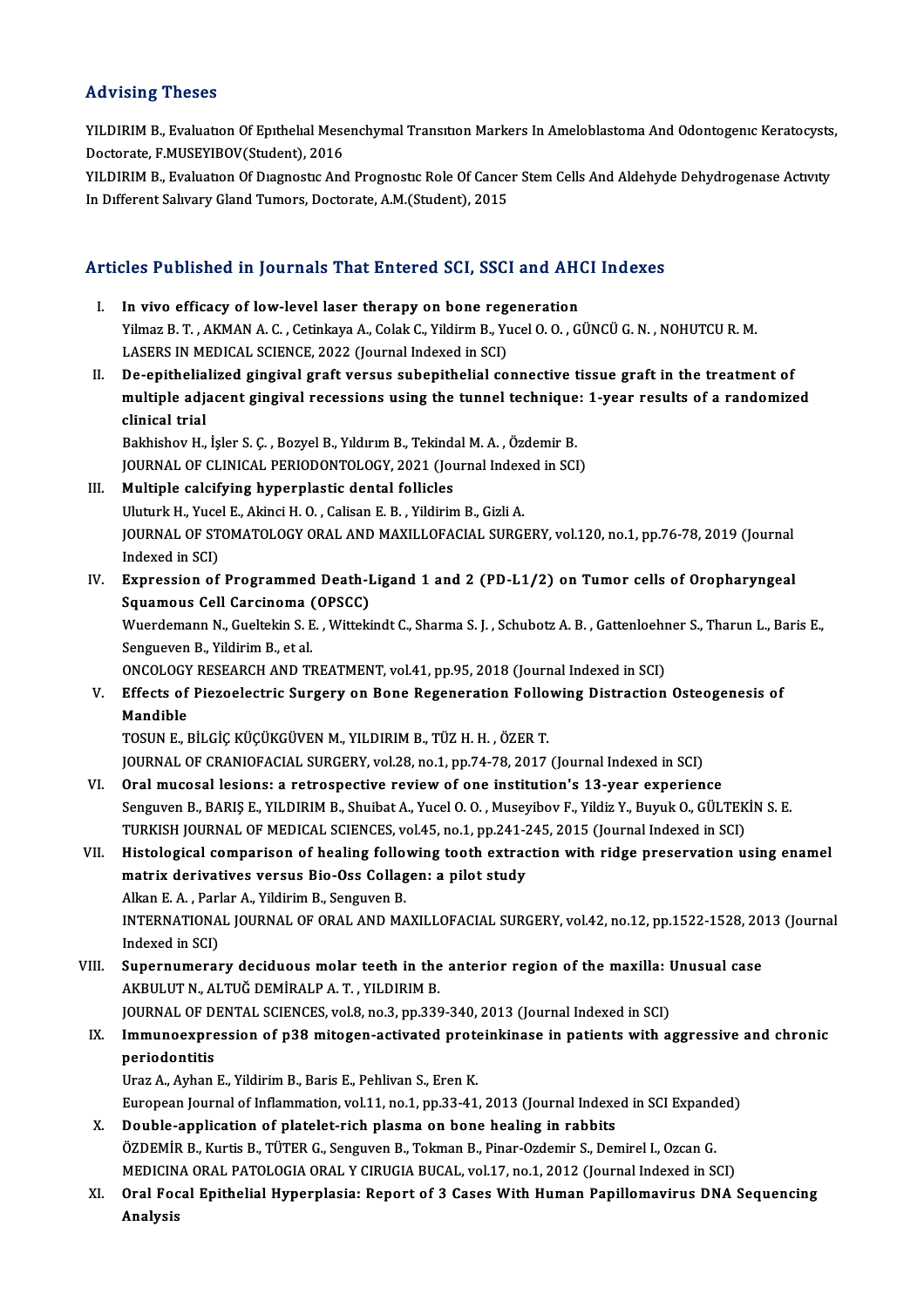GultekinS.E. ,YILDIRIMB.,Sarisoy S.

Gultekin S. E. , YILDIRIM B., Sarisoy S.<br>PEDIATRIC DENTISTRY, vol.33, no.7, pp.522-524, 2011 (Journal Indexed in SCI)<br>Prevelance of bornes simpley, Enstain Born and buman papillome vinus

XII. Prevalence of herpes simplex, Epstein Barr and human papilloma viruses in oral lichen planus<br>YILDIRIM B., Senguven B., Demir C. PEDIATRIC DENTISTRY, vol.33, no.7<br>Prevalence of herpes simplex, l<br>YILDIRIM B., Senguven B., Demir C.<br>MEDICINA OPAL PATOLOGIA OPAL

MEDICINA ORAL PATOLOGIA ORAL Y CIRUGIA BUCAL, vol.16, no.2, 2011 (Journal Indexed in SCI)

- YILDIRIM B., Senguven B., Demir C.<br>MEDICINA ORAL PATOLOGIA ORAL Y CIRUGIA BUCAL, vol.16, no.2, 2011 (Journal Indexed in SCI)<br>XIII. Histopathologic study of rat connective tissue responses to maxillofacial silicone elastome MEDICINA ORAL PATOLOGIA ORAL Y CIRUGIA BUCAL, vol.16,<br>Histopathologic study of rat connective tissue respons<br>TURHAN BAL B., YILMAZ H., AYDIN C., Karakoca S., Tokman B.<br>Journal of materials ssiance, Materials in modisine, v Histopathologic study of rat connective tissue responses to maxillofacial silicone elastomer:<br>TURHAN BAL B., YILMAZ H., AYDIN C., Karakoca S., Tokman B.<br>Journal of materials science. Materials in medicine, vol.20, no.9, pp TURHAN BA<br>Journal of n<br>Expanded)<br>The treatr Journal of materials science. Materials in medicine, vol.20, no.9, pp.1901-7, 2009 (Journal Indexed in SCI<br>Expanded)<br>XIV. The treatment of lymphangioma in the buccal mucosa by radiofrequency ablation: a case report<br>Borkaya
- Expanded)<br>The treatment of lymphangioma in the buccal mucosa by radiofreq<br>Bozkaya S., Ugar D. A. , Karaca İ. R. , CEYLAN A., Uslu S., BARIŞ E., Tokman B.<br>Oral Surgery, Oral Medisine, Oral Bathology, Oral Badiology and Ende The treatment of lymphangioma in the buccal mucosa by radiofrequency ablation: a case report<br>Bozkaya S., Ugar D. A. , Karaca İ. R. , CEYLAN A., Uslu S., BARIŞ E., Tokman B.<br>Oral Surgery, Oral Medicine, Oral Pathology, Oral Bozkaya S., Ugar D. A. , Karaca İ. R. , CEYLAN A., Uslu S., BARIŞ E., Tokman B.<br>Oral Surgery, Oral Medicine, Oral Pathology, Oral Radiology and Endodontology, vol.102, no.5, 2006 (Journal<br>Indexed in SCI Expanded) Oral Surgery, Oral Medicine, Oral Pathology, Oral Radiology and Endodontology, vol.102, no.5, 2006 (Journal<br>Indexed in SCI Expanded)<br>XV. Effectiveness of scaling and root planing versus modified Widman flap on nitric oxide
- Indexed in SCI Expanded)<br>Effectiveness of scaling and root planing versus modifi<br>arginase activity in patients with chronic periodontitis<br>Cully C. Ogmaria N. Talman B. Elgun S. Balas M. Effectiveness of scaling and root planing ve<br>arginase activity in patients with chronic pe<br>Gullu C., Ozmeric N., Tokman B., Elgun S., Balos M.<br>JOUPNAL OF PERJODONTAL PESEARCH vol.40 p arginase activity in patients with chronic periodontitis<br>Gullu C., Ozmeric N., Tokman B., Elgun S., Balos M.<br>JOURNAL OF PERIODONTAL RESEARCH, vol.40, no.2, pp.168-175, 2005 (Journal Indexed in SCI) Gullu C., Ozmeric N., Tokman B., Elgun S., Balos M.<br>JOURNAL OF PERIODONTAL RESEARCH, vol.40, no.2, pp.168-175, 2005 (Journal Indexed in SCI)<br>XVI. The expression of p53, p16 proteins and prevalence of apoptosis in oral squa
- JOURNAL OF PERIODONTAL RESEARCH, vol.40, no.2, pp.1<br>The expression of p53, p16 proteins and prevalend<br>Correlation with mode of invasion grading system.<br>Telman B. Cultakin S. E. Segan G. Alpan B. The expression of p53, p16 proteins a<br>Correlation with mode of invasion gra<br>Tokman B., Gultekin S. E. , Sezer C., Alpar R.<br>Saudi modical journal val 25, no 12, nn 193 Correlation with mode of invasion grading system.<br>Tokman B., Gultekin S. E. , Sezer C., Alpar R.<br>Saudi medical journal, vol.25, no.12, pp.1922-30, 2004 (Journal Indexed in SCI Expanded)<br>Intravascular napillary andothelial
- Tokman B., Gultekin S. E. , Sezer C., Alpar R.<br>Saudi medical journal, vol.25, no.12, pp.1922-30, 2004 (Journal Indexed in SCI Expanded)<br>XVII. Intravascular papillary endothelial hyperplasia of the mandibular lingual mucosa Saudi medical journal, vol.25, no.12, pp.19<br>Intravascular papillary endothelial h<br>Tokman B., Simsek S., Erkmen E., Oygur T.<br>Chinese medical journal vol.117, no.11, p. Intravascular papillary endothelial hyperplasia of the mandibular lingual mucosa.<br>Tokman B., Simsek S., Erkmen E., Oygur T.<br>Chinese medical journal, vol.117, no.11, pp.1756-7, 2004 (Journal Indexed in SCI Expanded)<br>Dontin
- XVIII. Dentin dysplasia type I: report of atypical cases in the permanent and mixed dentitions.<br>Ozer L., Karasu H., Aras K., Tokman B., Ersoy E. Chinese medical journal, vol.117, no.11, pp.175<br>Dentin dysplasia type I: report of atypica<br>Ozer L., Karasu H., Aras K., Tokman B., Ersoy E.<br>Oral surgery, aral medicine, aral pathology, ara Dentin dysplasia type I: report of atypical cases in the permanent and mixed dentitions.<br>Ozer L., Karasu H., Aras K., Tokman B., Ersoy E.<br>Oral surgery, oral medicine, oral pathology, oral radiology, and endodontics, vol.98 Ozer L., Karasu H., Aras K.,<br>Oral surgery, oral medicine<br>Indexed in SCI Expanded) Oral surgery, oral medicine, oral pathology, oral radio<br>Indexed in SCI Expanded)<br>XIX. Bullous oral lichen planus: report of two cases.<br>Ungel B. Cultakin S. E., Bal E. Telman B.
	- Indexed in SCI Expanded)<br>Bullous oral lichen planus: report of two cases.<br>Unsal B., Gultekin S. E. , Bal E., Tokman B. Chinese medical journal, vol.116, no.10, pp.1594-5, 2003 (Journal Indexed in SCI Expanded) Unsal B., Gultekin S. E., Bal E., Tokman B.<br>Chinese medical journal, vol.116, no.10, pp.1594-5, 2<br>XX. A review of paediatric oral biopsies in Turkey.<br>Cultellin S. E., Tolman B. Turkey.or M.
	- Chinese medical journal, vol.116, no.10, j<br>A review of paediatric oral biopsies<br>Gultelkin S. E. , Tokman B., Turkseven M. A review of paediatric oral biopsies in Turkey.<br>Gultelkin S. E. , Tokman B., Turkseven M.<br>International dental journal, vol.53, no.1, pp.26-32, 2003 (Journal Indexed in SCI Expanded)<br>Odentesenie muyeme senteining esteeseme Gultelkin S. E. , Tokman B., Turkseven M.<br>International dental journal, vol.53, no.1, pp.26-32, 2003 (Journal Indexed in SCI Expanded)<br>XXI. Odontogenic myxoma containing osteocement-like spheroid bodies: report of a ca

# International dental journal, v<br>Odontogenic myxoma con<br>histopathological feature.<br>Ovaur T. Delanmar D. Telma Odontogenic myxoma containing osteocer<br>histopathological feature.<br>Oygur T., Dolanmaz D., Tokman B., Bayraktar S.<br>Journal of oral pathology & modisine : official p

histopathological feature.<br>Oygur T., Dolanmaz D., Tokman B., Bayraktar S.<br>Journal of oral pathology & medicine : official publication of the International Association of Oral Pathologists and<br>the American Academy of Oral P Oygur T., Dolanmaz D., Tokman B., Bayraktar S.<br>Journal of oral pathology & medicine : official publication of the International Association of Oral Patholog<br>the American Academy of Oral Pathology, vol.30, no.8, pp.504-6, 2 the American Academy of Oral Pathology, vol.30, no.8, pp.504-6, 2001 (Journal Indexed in SCI Expanded)<br>Articles Published in Other Journals

- rticles Published in Other Journals<br>I. Ligneous periodontitis:A case report with different treatment approaches and eleven years follow<br>.... אנג<br>Lig<br>שט Ligneous periodontitis:A ca<br>up<br>Tüter G., Yıldırım B., Toközlü B.<br>Türkiye Klinikleri Journal of Ca up<br>Tüter G., Yıldırım B., Toközlü B.<br>Türkiye Klinikleri Journal of Case Reports, vol.28, no.1, pp.17-22, 2020 (Refereed Journals of Other Institutions)<br>Retzweid Odentegenis Cyst with Extensive Clear Cells
	-

Tüter G., Yıldırım B., Toközlü B.<br>Türkiye Klinikleri Journal of Case Reports, vol.28, no.1, pp.17<br>II. Botryoid Odontogenic Cyst with Extensive Clear Cells<br>YILDIRIM B., BARIS E. Türkiye Klinikleri Jour<br>Botryoid Odontoger<br>YILDIRIM B., BARIŞ E.<br>Biomodisal Journal of

Biomedical Journal of Scientific Technical Research, vol.19, no.5, 2019 (Refereed Journals of Other Institutions)

III. Osteocalcın and osteonectin expression after doubleapplIcationof platelet rich plasma in rabbits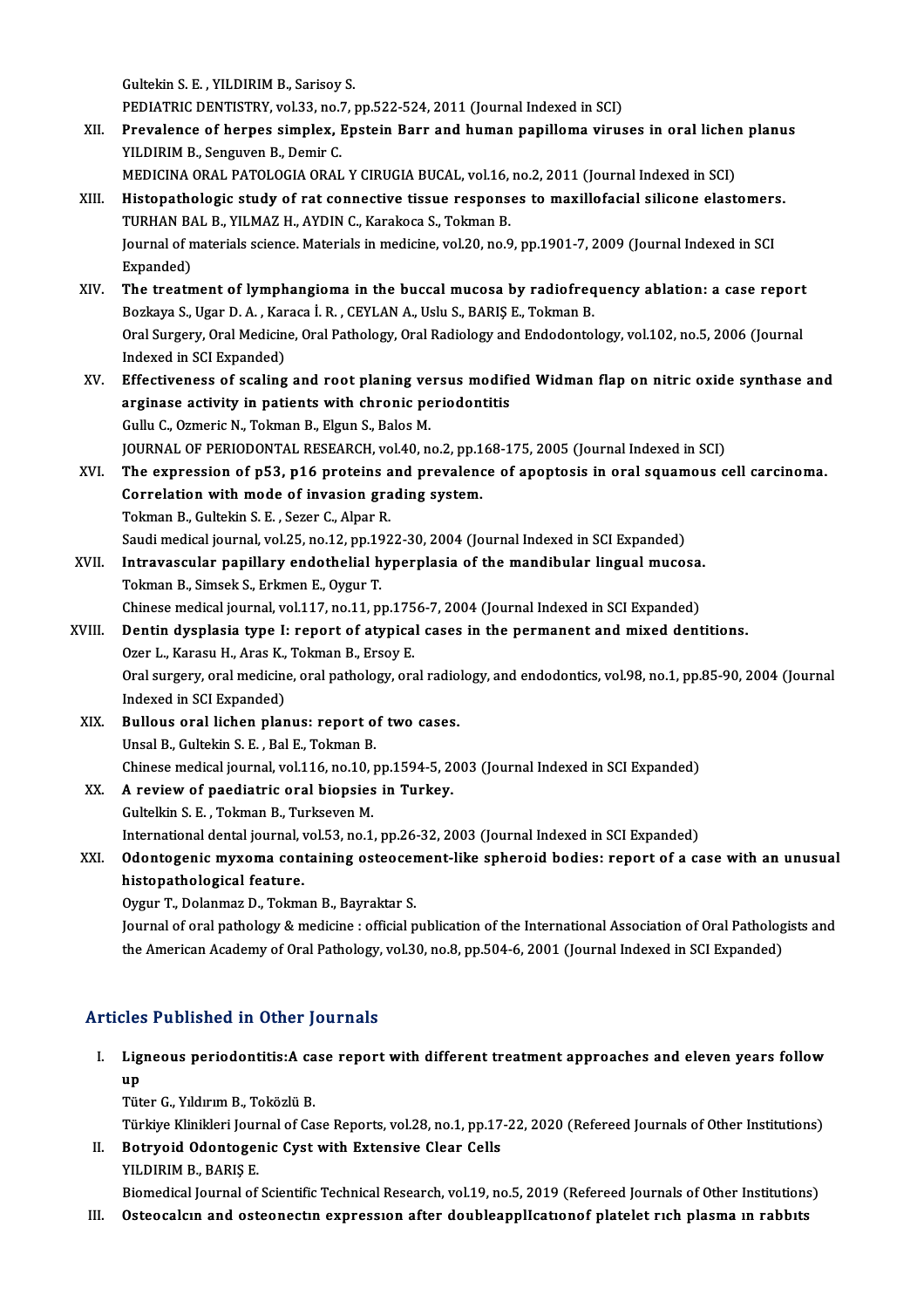ÖZDEMİR B., KURTİŞ M. B. , TÜTER G., SENGÜVEN B., YILDIRIM B., ÖZCAN G.<br>Hatapbul Univ Fas Dapt. 2016 (Othar Bafaraad National Iournale) ÖZDEMİR B., KURTİŞ M. B. , TÜTER G., SENGÜVEN B., YILDIRIM B., (<br>J Istanbul Univ Fac Dent, 2016 (Other Refereed National Journals)<br>OSTEOCAL CIN AND OSTEONECTIN EXPRESSION AETER DOL ÖZDEMİR B., KURTİŞ M. B. , TÜTER G., SENGÜVEN B., YILDIRIM B., ÖZCAN G.<br>J Istanbul Univ Fac Dent, 2016 (Other Refereed National Journals)<br>IV. OSTEOCALCIN AND OSTEONECTIN EXPRESSION AFTER DOUBLE-APPLICATION OF PLATELET-J Istanbul Univ Fac Dent, 2016 (Other Refereed National Journals)<br>OSTEOCALCIN AND OSTEONECTIN EXPRESSION AFTER DOUE<br>PLASMA IN RABBITS<br>ÖZDEMİR B., Kurtis B., TÜTER G., Senguven B., YILDIRIM B., Ozcan G. OSTEOCALCIN AND OSTEONECTIN EXPRESSION AFTER DOUE<br>PLASMA IN RABBITS<br>ÖZDEMİR B., Kurtis B., TÜTER G., Senguven B., YILDIRIM B., Ozcan G.<br>JOUPMAL OE ISTANBUL UNIVERSITY FACULTY OE DENTISTRY VALE PLASMA IN RABBITS<br>ÖZDEMİR B., Kurtis B., TÜTER G., Senguven B., YILDIRIM B., Ozcan G.<br>JOURNAL OF ISTANBUL UNIVERSITY FACULTY OF DENTISTRY, vol.50, no.2, pp.1-9, 2016 (Journal Indexed in ESCI)<br>Ülkom Aydın Benay Yıldırım Yan ÖZDEMİR B., Kurtis B., TÜTER G., Senguven B., YILDIRIM B., Ozcan G.<br>JOURNAL OF ISTANBUL UNIVERSITY FACULTY OF DENTISTRY, vol.50, no.2, pp.1-9, 2016 (Journal Indexed in ES<br>V. Ülkem Aydın Benay Yıldırım Yener Oğuz Murat Erde **JOURNAL OF ISTANBUL UNIVERSITY FACT**<br>Ülkem Aydın Benay Yıldırım Yener Oğ<br>Klinikler iJ Dental Science 2015 21 3<br>AYDIN Ü, YU DIBIM B. Yener O. Erdem M V. Ülkem Aydın Benay Yıldırım Yener Oğuz Murat Erdem DENS INVAGİNATUS Original İmage Türkiye<br>Klinikler iJ Dental Science 2015 21 3<br>AYDIN Ü., YILDIRIM B., Yener O., Erdem M. Klinikler iJ Dental Science 2015 21 3<br>AYDIN Ü., YILDIRIM B., Yener O., Erdem M.<br>Türkiye klinikleri J Dental Science, vol.21, no.3, 2015 (Other Refereed National Journals)<br>Multiple salsifying hynomlastis dantal follislas: A AYDIN Ü., YILDIRIM B., Yener O., Erdem M.<br>Türkiye klinikleri J Dental Science, vol.21, no.3, 2015 (Other Refereed J<br>VI. Multiple calcifying hyperplastic dental follicles: A case report<br>Avdin H. BAYVIII. T. VII DIBIM B. VII Türkiye klinikleri J Dental Science, vol.21, no.3, 2015 (Other Refereed Nation:<br>Multiple calcifying hyperplastic dental follicles: A case report<br>Aydin U., BAYKUL T., YILDIRIM B., YILDIRIM D., BOZDEMİR E., Karaduman A.<br>Imag VI. Multiple calcifying hyperplastic dental follicles: A case report<br>Aydin U., BAYKUL T., YILDIRIM B., YILDIRIM D., BOZDEMİR E., Karaduman A.<br>Imaging Science in Dentistry, vol.43, no.4, pp.303-308, 2013 (Journal Indexed in Aydin U., BAYKUL T., YILDIRIM B., YILDIRIM D., BOZDEMİR E., Karaduman A.<br>Imaging Science in Dentistry, vol.43, no.4, pp.303-308, 2013 (Journal Indexed in ESCI)<br>VII. Mandibular osteonecrosis: Case report | Mandibuler osteon Imaging Sc<br>**Mandibul**<br>Yıldırım B.<br>*Cari* Madia Mandibular osteonecrosis: Case report | Mandibuler osteonekroz: Olgu sunur<br>Yıldırım B.<br>Gazi Medical Journal, vol.22, no.3, pp.88-90, 2011 (National Refreed University Journal)<br>Fozinefilik granülem elgu sunumu ve literatür Yıldırım B.<br>Gazi Medical Journal, vol.22, no.3, pp.88-90, 2011 (National Refreed Univ<br>VIII. Eozinofilik granülom olgu sunumu ve literatür derlemesi<br>PEKER İ., TORAMAN ALKURT M., HOCAOĞLU T. P. , YILDIRIM B., KOCA G. Gazi Medical Journal, vol.22, no.3, pp.88-90, 2011 (National Refreed University Journal) Eozinofilik granülom olgu sunumu ve literatür derleme:<br>PEKER İ., TORAMAN ALKURT M., HOCAOĞLU T. P. , YILDIRIM B.<br>SÜ Dişhek Fak Derg., 2011 (Other Refereed National Journals)<br>Krive serrebi olektreserrebi ve bistüri uygulama PEKER İ., TORAMAN ALKURT M., HOCAOĞLU T. P. , YILDIRIM B., KOCA G.<br>SÜ Dişhek Fak Derg., 2011 (Other Refereed National Journals)<br>IX. Kriyocerrahi elektrocerrahi ve bistüri uygulamalarının yara iyileşmesi üzerindeki etkisini SÜ Dişhek Fak Derg" 2011 (Other Refereed National Journals)<br>Kriyocerrahi elektrocerrahi ve bistüri uygulamalarının<br>histopatolojik ve histomorfometrik olarak incelenmesi<br>Vilduum P Kriyocerr<br>histopato<br>Yıldırım B.<br>Acta Odarı histopatolojik ve histomorfometrik olarak incelenmesi<br>Yıldırım B.<br>Acta Odontologica Turcica, vol.27, no.2, pp.105-114, 2010 (National Refreed University Journal)<br>Nadir Görülen Büyüklükte Bir Adenemateid Tümör Olayey ve Lit Yıldırım B.<br>Acta Odontologica Turcica, vol.27, no.2, pp.105-114, 2010 (National Refreed University Journa<br>X. Nadir Görülen Büyüklükte Bir Adenomatoid Tümör Olgusu ve Literatür Derlemesi<br>PEKER İ., TORAMAN ALKURT M., ZOR Z. Acta Odontologica Turcica, vol.27, no.2, pp.105-114, 201<br>Nadir Görülen Büyüklükte Bir Adenomatoid Tümö<br>PEKER İ., TORAMAN ALKURT M., ZOR Z. F. , YILDIRIM B.<br>Türkiye Klinikleri Journal of Dontal Sciences vol.15, no.2 Nadir Görülen Büyüklükte Bir Adenomatoid Tümör Olgusu ve Literatür Derlemesi<br>PEKER İ., TORAMAN ALKURT M., ZOR Z. F. , YILDIRIM B.<br>Türkiye Klinikleri Journal of Dental Sciences, vol.15, no.2, pp.151-156, 2009 (Other Referee XI. Oral Liken Planusun 99 Vakalık Seride Kliniko Patolojik Değerlendirmesi Türkiye Kli<br>**Oral Like**<br>Yıldırım B.<br>Asta Odanı Oral Liken Planusun 99 Vakalık Seride Kliniko Patolojik Değerlendirmesi<br>Yıldırım B.<br>Acta Odontologica Turcica, vol.26, no.1, pp.1-6, 2009 (National Refreed University Journal)<br>Mandibulada Asimetriya Nadan Olan Barifaral Os XII. Mandibulada Asimetriye Neden Olan Periferal Osteom Olgu Sunumu ve Literatür Derlemesi<br>Yıldırım B. Acta Odoni<br>**Mandibul**<br>Yıldırım B.<br>Cumburiye Mandibulada Asimetriye Neden Olan Periferal Osteom Olgu Sunumu ve Literatür De<br>Yıldırım B.<br>Cumhuriyet Dental Journal, vol.11, no.1, pp.40-44, 2008 (National Refreed University Journal)<br>Childhood ereniofesial Burkitt's Jumn XIII. Childhood craniofacial Burkitt's lymphoma presenting as maxillary swelling: Report of a case and review of literature Cumhuriyet Dental Jou<br>Childhood craniofac<br>review of literature<br><sup>Hžan D.A., Borkaya S</sup> Uğar D. A., Bozkaya S., Karaca I., Tokman B., PINARLI F. G. Journal of Dentistry for Children, vol.73, no.1, pp.45-50, 2006 (Journal Indexed in ESCI) XIV. An unusual presentation of ossifying fibromyxoid tumor of themandible a case report Journal of Dentistry for Children, vol.73, no.1, pp.45-50, 2006 (Journal Indexe<br>An unusual presentation of ossifying fibromyxoid tumor of the mand<br>MOLLAOĞLU N., YILDIRIM B., KAHRAMAN S., ÇETİNER S., Şule Y., ULUOĞLU Ö.<br>Jou An unusual presentation of ossifying fibromyxoid tumor of the mandible a case report<br>MOLLAOĞLU N., YILDIRIM B., KAHRAMAN S., ÇETİNER S., Şule Y., ULUOĞLU Ö.<br>Journal of Clinical Pediatric Dentistry, vol.31, no.2, pp.136-138 MOLLAOĞLU N., YILDIRIM B., KAHRAMAN S., ÇETİNER S., Şule Y.,<br>Journal of Clinical Pediatric Dentistry, vol.31, no.2, pp.136-138, 2<br>XV. Alt çene dişeti yerleşimli iğsi hücreli skuamöz karsinom<br>Vidirim B. Journal of<br>Alt çene d<br>Yıldırım B.<br>Acta Odarı Alt çene dişeti yerleşimli iğsi hücreli skuamöz karsinom<br>Yıldırım B.<br>Acta Odontologica Turcica, vol.23, no.2, pp.117-120, 2005 (National Refreed University Journal)<br>Mandibula Bostariarunda Ganis Hasimli Tümör Amalıblastik Yıldırım B.<br>Acta Odontologica Turcica, vol.23, no.2, pp.117-120, 2005 (National Refreed University J<br>XVI. Mandibula Posteriorunda Geniş Hacimli Tümör Amelıblastik Fibro Odontoma<br>Xıldırım B Acta Odoni<br><mark>Mandibul</mark><br>Yıldırım B.<br>Türkiye Kl Mandibula Posteriorunda Geniş Hacimli Tümör Amelıblastik Fibro Odontoma<br>Yıldırım B.<br>Türkiye Klinikleri Dii Hekimliği Bilimleri Dergisi, vol.11, no.1, pp.20-23, 2005 (Other Refereed National Journals)<br>Perifonal Osifiye Eibr Yıldırım B.<br>Türkiye Klinikleri Dii Hekimliği Bilimleri Dergisi, vol.11, no.1, pp.20-23, 2005 (Other Referee<br>XVII. Periferal Osifiye Fibrom 50 vakalık seride klinik ve histopatolojik değerlendirme<br>Yıldırım B. Türkiye Kli<br>Periferal<br>Yıldırım B.<br>Ankana Ün Periferal Osifiye Fibrom 50 vakalık seride klinik ve histopatolojik değerlendirme<br>Yıldırım B.<br>Ankara Üniversitesi Diş Hekimliği Fakültesi Dergisi, vol.31, no.1, pp.1-7, 2005 (National Refreed University Journal)<br>Odentemala XVIII. Odontomalar Üzerine Retrospektif Bir Çalışma<br>Yıldırım B. Ankara Ün<br>**Odontom:**<br>Yıldırım B.<br>Asta Odon: Acta Odontologica Turcica, vol.20, no.1, pp.1-3, 2003 (National Refreed University Journal)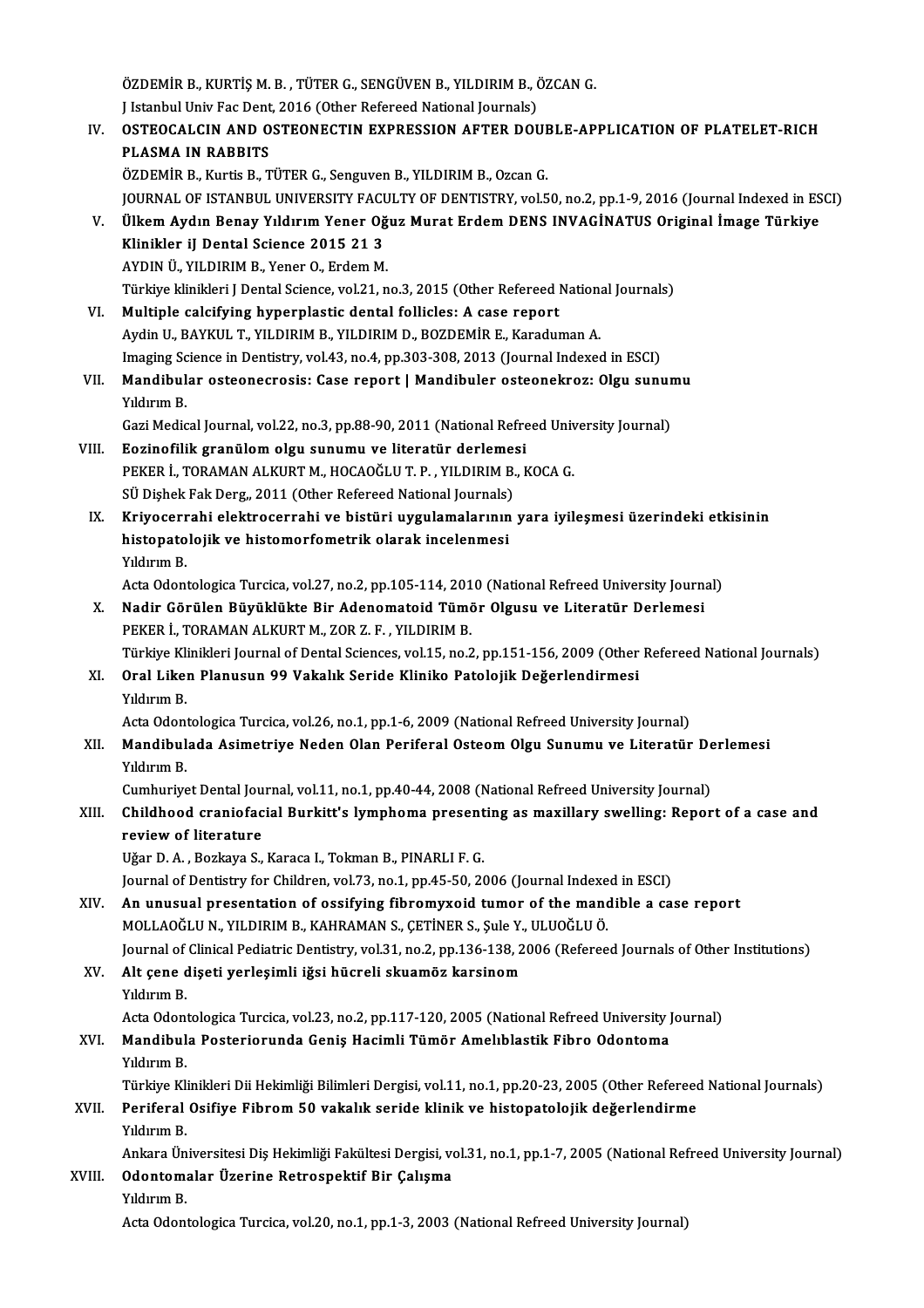| XIX.   | Adenomatoid Odontogenic Tumor Histopathological Evaluation of a Case                                                               |
|--------|------------------------------------------------------------------------------------------------------------------------------------|
|        | Yıldırım B                                                                                                                         |
|        | Hacettepe Dishekimliği Fakültesi Derg.(. Clinical Dentistry and Research), vol.27, no.1, pp.29-32, 2003 (National                  |
|        | Refreed University Journal)                                                                                                        |
| XX.    | Minör Tükrük Bezinden Köken Alan Yanağın Asinik Hücreli Karsinomu Olgu Sunumu                                                      |
|        | Yıldırım B.                                                                                                                        |
|        | Acta Odontologica Turcica, vol.20, no.3, pp.47-50, 2003 (National Refreed University Journal)                                      |
| XXI.   | Oral Lökoplakilerde Human Papillomavirüs Varlığı                                                                                   |
|        | GÜLTEKİN S. E., YILDIRIM B., BARIŞ E., POYRAZ A.                                                                                   |
|        | Atatürk U. Diş Hek Fak .Der, vol.13, no.3, pp.1-6, 2003 (Other Refereed National Journals)                                         |
| XXII.  | Oral Lökoplakilerde HPV Varlığı                                                                                                    |
|        | Yıldırım B.                                                                                                                        |
|        | Atatürk Üniversitesi DişHekimliği Dergisi, vol.13, no.3, pp.1-6, 2003 (National Refreed University Journal)                        |
| XXIII. | Mandibular Korpusta Soliter Eosinofilik Granüloma                                                                                  |
|        | Yıldırım B.                                                                                                                        |
|        | Acta Odontologica Turcica, vol.19, no.3, pp.35-39, 2002 (National Refreed University Journal)                                      |
| XXIV.  | Oral Bölgenin Malign Tümörleri 6 Farklı Merkezin Oral Biyopsileri Üzerinde Bir Arşiv Çalışması                                     |
|        | Yıldırım B.                                                                                                                        |
|        | Acta Odontologica Turcica, vol.17, no.3, pp.1-7, 2000 (National Refreed University Journal)                                        |
| XXV.   | Dişeti Lezyonlarının Klinilopatolojik Profili Bir Arşiv Çalışması                                                                  |
|        | Yıldırım B.                                                                                                                        |
|        | Atatürk Üniversitesi Diş Hekimliği Fakültesi Dergisi, vol.2000, no.2, pp.25-28, 2000 (National Refreed University                  |
|        | Journal)                                                                                                                           |
| XXVI.  | Oral Bölgenin Malign Tümörleri 6 Farklı Merkezdeki Oral Biyopsiler Üzerine Bir Arşiv Çalışması                                     |
|        | GÜLTEKİN S. E., YILDIRIM B., TÜRKSEVEN R.<br>G.Ü. Diş Hek. Fak. Der, vol.17, no.3, pp.1-7, 2000 (Other Refereed National Journals) |
| XXVII. | Dişeti Lezyonlarının Klinikopatolojik Profili Bir Arşiv Çalışması                                                                  |
|        | GÜLTEKİN S. E., YILDIRIM B., TÜRKSEVEN R.                                                                                          |
|        | Atatürk U. Diş Hek Fak.Der, vol.10, no.2, pp.25-28, 2000 (Other Refereed National Journals)                                        |
| XXVIII | Candidiazis Şüphesi Olmayan Mukozal Lezyonlarda C Albicans Üzerine Bir Çalışma                                                     |
|        | Yıldırım B.                                                                                                                        |
|        | Acta Odontologica Turcica, vol.16, no.1, pp.15-20, 1999 (National Refreed University Journal)                                      |
|        |                                                                                                                                    |

## Refereed Congress / Symposium Publications in Proceedings

efereed Congress / Symposium Publications in Proceedings<br>I. COK SAYIDA KOMPLEKS-KOMPOUND ODONTOMA: NADIR GÖRÜLEN VAKA SUNUMU YÖCELERÖ, ÖZTÜRKÖ.<br>**COK SAYIDA KOMPLEKS-KOMPOUND ODONTOMA: NAI**<br>YÜCELER Ö., ÖZTÜRK Ö., ÇANKAL D. A., ATAK İ., YILDIRIM B.<br>CAZİ ÜNİVERSİTESİ DS HEVİMI İĞI EAVÜLTESİ 1 CENC AVAL ÇOK SAYIDA KOMPLEKS-KOMPOUND ODONTOMA: NADIR GÖRÜLEN VAKA SUNUMU<br>YÜCELER Ö., ÖZTÜRK Ö., ÇANKAL D. A. , ATAK İ., YILDIRIM B.<br>GAZİ ÜNİVERSİTESİ DŞ HEKİMLİĞİ FAKÜLTESİ 1.GENÇ AKADEMİSYENLER KONGRESİ, Ankara, Turkey, 21 - 22<br>F YÜCELER Ö., ÖZTÜRK Ö.<br>GAZİ ÜNİVERSİTESİ DŞ<br>February 2020, pp.143<br>INVESTICATION OF T GAZİ ÜNİVERSİTESİ DŞ HEKİMLİĞİ FAKÜLTESİ 1.GENÇ AKADEMİSYENLER KONGRESİ, Ankara, Tu<br>February 2020, pp.143<br>II. INVESTIGATION OF THE EFFECTS OF LOW-INTENSITY LASER APPLICATION ON BONE<br>RECENERATION IN BARRIT CRANIAL DEFECTS

February 2020, pp.143<br>INVESTIGATION OF THE EFFECTS OF LOW-INTI<br>REGENERATION IN RABBIT CRANIAL DEFECTS<br>Vilnas B. AKMAN A. G. CETINKAVA M. A. VILDIBIM INVESTIGATION OF THE EFFECTS OF LOW-INTENSITY LASER APPLICATION<br>REGENERATION IN RABBIT CRANIAL DEFECTS<br>Yılmaz B., AKMAN A. C. , ÇETİNKAYA M. A. , YILDIRIM B., GÜNCÜ G. N. , NOHUTCU R. M.<br><sup>2</sup>rd International Sumnasium Begen REGENERATION IN RABBIT CRANIAL DEFECTS<br>Yılmaz B., AKMAN A. C. , ÇETİNKAYA M. A. , YILDIRIM B., GÜNCÜ G. N. , NOHUTCU R. M.<br>3rd International Symposium Regeneration and Esthetics in Periodontology and Implant Dentistry, Ber Yılmaz B., AKMAN A. C. , ÇETİNKA<br>3rd International Symposium Reg<br>Switzerland, 15 November 2019<br>Tünel Telmiği ile Birlikte Kull 3rd International Symposium Regeneration and Esthetics in Periodontology and Implant Dentistry, Bern,<br>Switzerland, 15 November 2019<br>III. Tünel Tekniği ile Birlikte Kullanılan De-Epitelize Serbest Dişeti Grefti ve Subepitel

Switzerland, 15 November 2019<br>Tünel Tekniği ile Birlikte Kullanılan De-Epitelize Serbest Dişeti Grefti ve Subepitelyal Bağ Dokusu<br>Greftinin Çoklu Dişeti Çekilmelerinin Tedavisinde Karşılaştırılması: Histolojik Değerlendirm Yıllık Randomize Klinik Kontrollü Çalışma Greftinin Çoklu Dişeti Çekilmelerinin Tedavisinde Karşılaştırılması: His<br>Yıllık Randomize Klinik Kontrollü Çalışma<br>Bakhishov H., İŞLER S. Ç. , Bozyel B., YILDIRIM B., TEKİNDAL M. A. , ÖZDEMİR B.<br>Türk Periodenteleji Derneği

Türk Periodontoloji Derneği 49. Uluslararası Bilimsel Kongresi, Antalya, Turkey, 27 - 29 October 2019<br>IV. Normal ve Tumoral Tukruk bezi Dokusunda Vimentin 3 Ekspresyonu

Bakhishov H., İŞLER S. Ç. , Bozyel B., YILDIRIM B., TEKİNDAL M. A. , ÖZDEMİR I<br>Türk Periodontoloji Derneği 49. Uluslararası Bilimsel Kongresi, Antalya, Turke<br>IV. Normal ve Tumoral Tukruk bezi Dokusunda Vimentin 3 Ekspr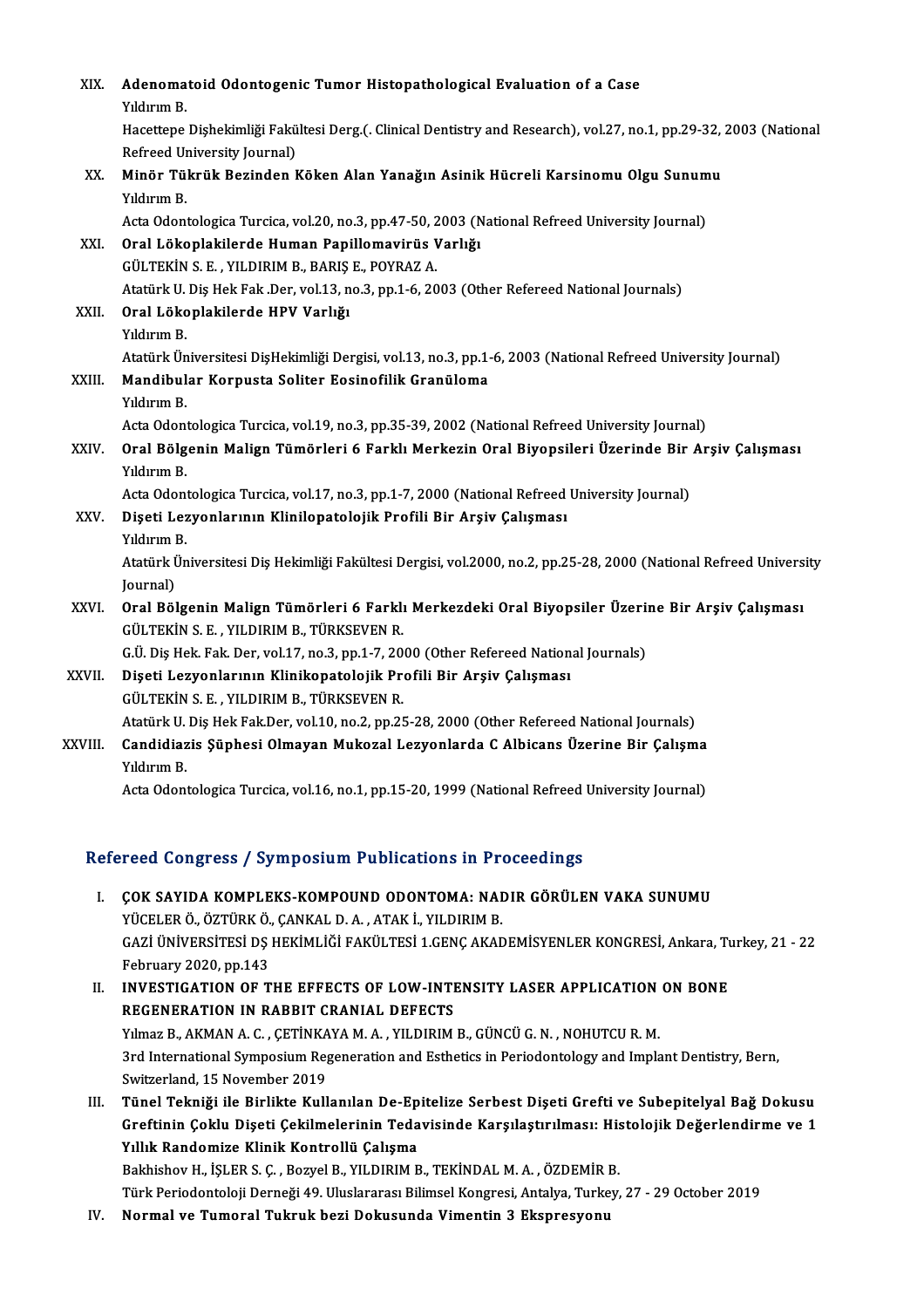YILDIRIM B., GÜLTEKİN S. E. , Goebbel H., Von Brendenstein M., Fries J.<br>28. Ulysel Bateleji Kongresi, Tyrkey, 27., 29. Osteber 2019. 20 YILDIRIM B., GÜLTEKİN S. E. , Goebbel H., Von Brendenstei<br>28. Ulusal Patoloji Kongresi, Turkey, 27 - 29 October 2018<br>Perinharal Qasifying Eihneme Of The Mandible : A Ca YILDIRIM B., GÜLTEKİN S. E. , Goebbel H., Von Brendenstein M., Fries J.<br>28. Ulusal Patoloji Kongresi, Turkey, 27 - 29 October 2018<br>V. Peripheral Ossifying Fibroma OfThe Mandible : A Case Report<br>Mehmedali A. Cüppüz S. VII D

- 28. Ulusal Patoloji Kongresi, Turkey, 27 29 October 2018<br>Peripheral Ossifying Fibroma OfThe Mandible : A C:<br>Mehmedali A., GÜRBÜZ S., YILDIRIM B.<br>Europerio 9, Amsterdam, Netherlands, 20 23 June 2018 V. Peripheral Ossifying Fibroma Of The Mandible: A Case Report
- VI. Mandibulanın Brown tümörü:Vaka raporu. ATAÇM.S. ,KILINÇY.,ZORZ.F. ,YILDIRIMB. 25.UluslararasıTAOMSKongresi,Girne,Cyprus (Kktc),13 -17May2018 ATAÇ M. S., KILINÇ Y., ZOR Z. F., YILDIRIM B.<br>25.Uluslararası TAOMS Kongresi, Girne, Cyprus (Kktc), 13 - 17 May 2018<br>VII. Mandibulada Epidermoid Kist: Nadir Görülen Bir Vaka Raporu ve 10 Yıllık Takibi<br>70P 7 E ATAC M
- 25.Uluslararası TAOMS Kongresi, G.<br>Mandibulada Epidermoid Kist:<br>ZOR Z. F. , ATAÇ M. S. , YILDIRIM B.<br>25. TAOMS Uluslararası Kongresi, C Mandibulada Epidermoid Kist: Nadir Görülen Bir Vaka Raporu ve 10 Yıll<br>ZOR Z.F., ATAÇ M.S., YILDIRIM B.<br>25. TAOMS Uluslararası Kongresi, Girne, Cyprus (Kktc), 13 - 17 May 2018, pp.419<br>Constis profiling of sessord primary tu VI 2008 Z. F. , ATAÇ M. S. , YILDIRIM B.<br>25. TAOMS Uluslararası Kongresi, Girne, Cyprus (Kktc), 13 - 17 May 2018, pp.419<br>11. Genetic profiling of second primary tumour and field cancerisation of a female patient
- SENGÜVENB.,YILDIRIMB.,ATIL F.,BUETTNERR.,GÜLTEKİNS.E. Genetic profiling of second primary tumour and field<br>SENGÜVEN B., YILDIRIM B., ATIL F., BUETTNER R., GÜLTEKİN<br>VIRCHOWS ARCHIV, 8 - 12 September 2017, vol.471, pp.334<br>Are adentegneis quots innocent as they are assumed? SENGÜVEN B., YILDIRIM B., ATIL F., BUETTNER R., GÜLTEKİN S. E.<br>VIRCHOWS ARCHIV, 8 - 12 September 2017, vol.471, pp.334<br>IX. Are odontogneic cysts innocent as they are assumed? Report of 3 malignant transformation.<br>VILDI
- VIRCHOWS ARCHIV, 8 12 September 2017, vol.471,<br>Are odontogneic cysts innocent as they are ass<br>YILDIRIM B., BARIŞ E., SENGÜVEN B., GÜLTEKİN S. E. Are odontogneic cysts innocent as<br>YILDIRIM B., BARIŞ E., SENGÜVEN B., G<br>22nd BaSS Congress, 4 - 07 May 2017<br>Eunnessien of prestemmed desth 22nd BaSS Congress, 4 - 07 May 2017
- YILDIRIM B., BARIŞ E., SENGÜVEN B., GÜLTEKİN S. E.<br>22nd BaSS Congress, 4 07 May 2017<br>X. Expression of programmed death ligand 1 PD L1 on tumor cellsHPV associated oropharyngeal<br>squamous cell carcinoma OSCC Expression of programmed death ligand 1 PD L1 on tumor cellsHPV associated oropharyngeal<br>squamous cell carcinoma OSCC<br>Würderman N., Beatrice S., Steffen W., Shachi J. S. , Saskia E., GÜLTEKİN S. E. , YILDIRIM B., SENGÜVEN

<mark>squamous cell ca</mark><br>Würderman N., Be.<br>Alexander Q., et al.<br>International cumn Würderman N., Beatrice S., Steffen W., Shachi J. S. , Saskia E., GÜLTEKİN S. E. , YILDIRIM B., SEI<br>Alexander Q., et al.<br>International symposium on HPV infection in head and neck cancers, 3 - 04 November 2016<br>Expressesion o

Alexander Q., et al.<br>1. International symposium on HPV infection in head and neck cancers, 3 - 04 November 2016<br>2. Expresssion of programmed death ligand 1 PD L1 on tumor cells HPV associated oropharyngeal<br>2. Sauamous cell International symposium on HPV in<br>Expresssion of programmed de<br>squamous cell carcinoma OSCC<br>Wärdemann N. Schubetz B. Wagne Expresssion of programmed death ligand 1 PD L1 on tumor cells HPV associated oropharyngeal<br>squamous cell carcinoma OSCC<br>Würdemann N., Schubotz B., Wagner S., Sharma S. J. , Evers S., GÜLTEKİN S. E. , YILDIRIM B., SENGÜVEN

<mark>squamous cell c</mark>a<br>Würdemann N., Sc<br>E., Tharun L., et al.<br>International Symi Würdemann N., Schubotz B., Wagner S., Sharma S. J. , Evers S., GÜLTEKİN S. E. , YILDIRIM B., SENGÜN<br>E., Tharun L., et al.<br>International Symposium on HPV Infection in head and Neck Cancer, 3 - 04 November 2016, pp.39<br>Twist

E., Tharun L., et al.<br>International Symposium on HPV Infection in head and Neck Cancer, 3 - 04 November 2016, pp.39<br>XII. Twist snail integrin beta 1 and e cadherin expression in odontogenic lesions

## YILDIRIM B., Musayibov F. Twist snail integrin beta 1 and e cadherin expression in odontogenic lesions<br>YILDIRIM B., Musayibov F.<br>XXXI International Congress of the IAP and 28th Congress of the ESP, 25 September - 29 May 2016<br>Hyaliniging clear cell

- YILDIRIM B., Musayibov F.<br>XXXI International Congress of the IAP and 28th Congress of<br>XIII. Hyalinizing clear cell adenocarcinoma of the gingiva<br>XII. Hyalinizing clear cell adenocarcinoma of the gingiva Hyalinizing clear cell adenocarcinoma of the gingiva<br>YILDIRIM B., BARIŞ E., SENGÜVEN B., GÜNHAN Ö. XXXI InternationalCongress of the IAPand 28thCongress of theESP,25 -29 September 2016 YILDIRIM B., BARIŞ E., SENGÜVEN B., GÜNHAN Ö.<br>XXXI International Congress of the IAP and 28th Congress of the ESP, 25 - 29 September 2016<br>XIV. Primary intraosseouse suamous cell carcinoma in keratocystic odontogenic tu
- XXXI International Congress of the IAP and 28th Congress of the E:<br>Primary intraosseouse suamous cell carcinoma in keratocy<br>SENGÜVEN B., BARIŞ E., yücel özer ö., YILDIRIM B., GÜLTEKİN S. E.<br>YYYI International Congress of t Primary intraosseouse suamous cell carcinoma in keratocystic odontogenic tumor t<br>SENGÜVEN B., BARIŞ E., yücel özer ö., YILDIRIM B., GÜLTEKİN S. E.<br>XXXI International Congress of the IAP and 28th Congress of the ESP, 25 - 2 SENGÜVEN B., BARIŞ E., yücel özer ö., YILDIRIM B., GÜLTEKİN S. E.<br>XXXI International Congress of the IAP and 28th Congress of the ESP, 25 - 29 September 2016<br>XV. Primary intraosseous squamous cell carcinoma in keratocy
- XXXI International Congress of the IAP and 28th Congress of the ESP, 25 29 Se<br>Primary intraosseous squamous cell carcinoma in keratocystic odonto<br>SENGÜVEN B., BARIŞ E., özer yücel ö., YILDIRIM B., GÜLTEKİN S. E. , GÜNHAN Primary intraosseous squamous cell carcinoma in keratocystic odontoger<br>SENGÜVEN B., BARIŞ E., özer yücel ö., YILDIRIM B., GÜLTEKİN S. E. , GÜNHAN Ö.<br>28th Congress of the European Society of Pathology, 25 September - 29 Jun SENGÜVEN B., BARIŞ E., özer yücel ö., YILDIRIM B., GÜLTEKİN ?<br>28th Congress of the European Society of Pathology, 25 Septen<br>XVI. Mandibular Premolarlara Bağlı Gelişen Dentigeröz Kist<br>Örtürk K. BOZKAVA S. YU DIBIM B. Karasl
- 28th Congress of the European Society of Patholog<br>Mandibular Premolarlara Bağlı Gelişen Dent<br>Öztürk K., BOZKAYA S., YILDIRIM B., Karaalioğlu E.<br>TAOMS Turkey 26, 20 Mey 2016 Mandibular Premolarlara Bağlı<br>Öztürk K., BOZKAYA S., YILDIRIM B<br>TAOMS, Turkey, 26 - 30 May 2016<br>THE MANACEMENT OF OPAL M

## Öztürk K., BOZKAYA S., YILDIRIM B., Karaalioğlu E.<br>TAOMS, Turkey, 26 - 30 May 2016<br>XVII. THE MANAGEMENT OF ORAL MUCOUS MEMBRANE PEMPHIGOIDWITH TRIAMCINOLONE TWO CASE<br>REPORTS TAOMS, Turkey, 26 - 30 May 2016<br>THE MANAGEMENT OF ORAL N<br>REPORTS THE MANAGEMENT OF ORAL MUCOUS MEMBRANE P<br>REPORTS<br>PEKER E., Hasanoğlu Erbasar N., Özer Yücel Ö., YILDIRIM B.<br>21st sangyaga of BaSS 12 - 15 May 2016

PEKER E., Hasanoğlu Erbasar N., Özer Yücel Ö., YILDIRIM B.<br>21st congress of BaSS, 12 - 15 May 2016

## PEKER E., Hasanoğlu Erbasar N., Özer Yücel Ö., YILDIRIM B.<br>21st congress of BaSS, 12 - 15 May 2016<br>XVIII. Expression des Programmed Death Ligand 1 PDL1 auf Tumorzellen HPV assoziierter 21st congress of BaSS, 12 - 15 May 2016<br>Expression des Programmed Death Ligand 1 PDL1 auf Tumorzeller<br>Oropharynxkarzinome OSCC und Korrelation mit Überlebensdaten<br>Beatrice e. stapben w. Seekie E. Alevander O. Te D. IB K. C Oropharynxkarzinome OSCC und Korrelation mit Überlebensdaten<br>Beatrice s., stephen w., Saskia E., Alexander Q., Ta D., JP K., GÜLTEKİN S. E. , YILDIRIM B., BARIŞ E., SENGÜVEN B. Oropharynxkarzinome OSCC und Korrelation mit Überlebensdaten<br>Beatrice s., stephen w., Saskia E., Alexander Q., Ta D., JP K., GÜLTEKİN S. E. , YILDIRIM B., BARIŞ E., SENGÜVEN B.<br>87th Annual Meeting of the German Society of Beatrice s., stephen w., Saskia E., Alexander Q., Ta D., JP K., GÜLTEI<br>87th Annual Meeting of the German Society of Oto-Rhino-Laryngc<br>Oto-Rhino-Laryngology, Head and Neck Surgery, 4 - 07 May 2016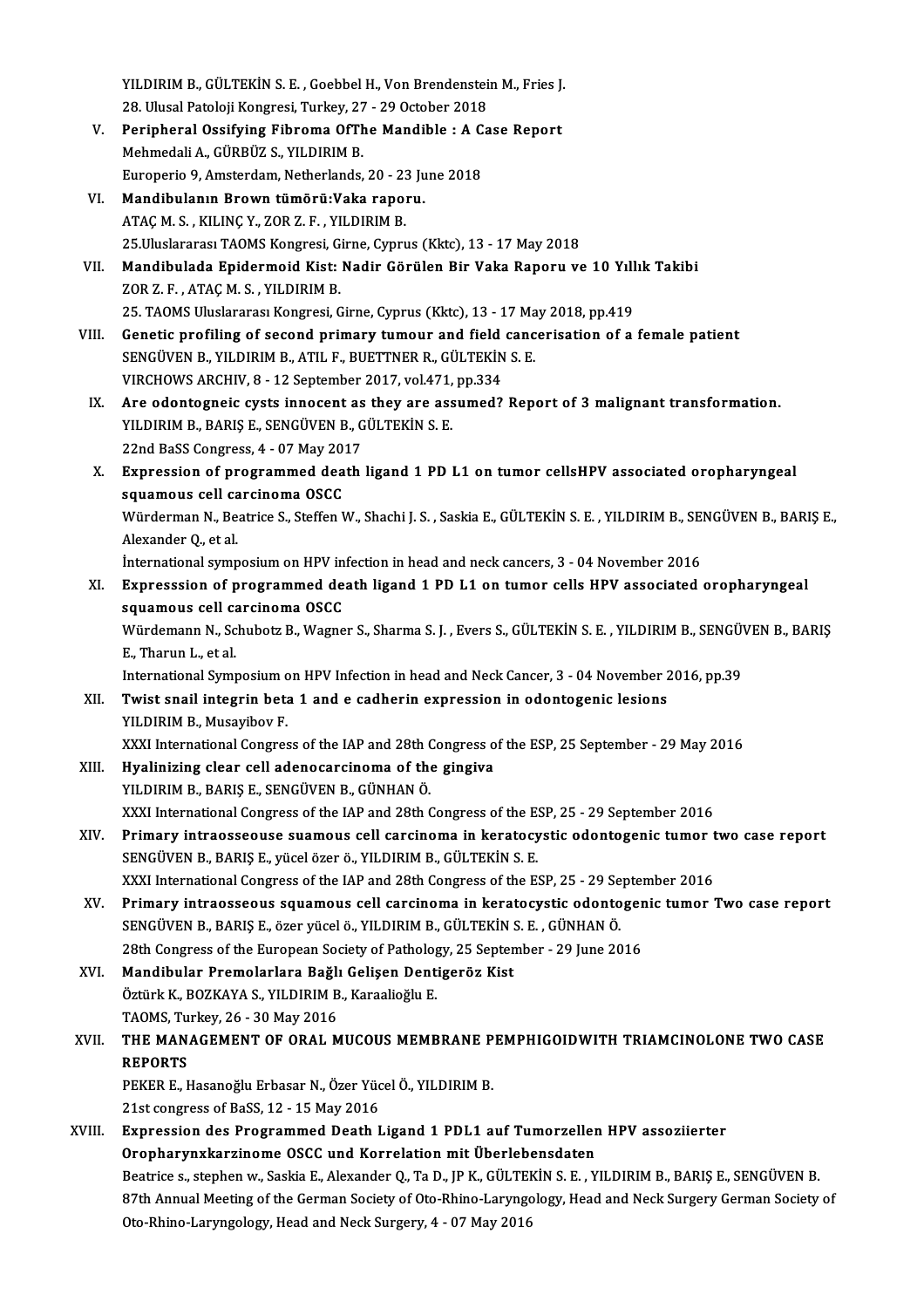| XIX.    | Aydın Ü Yıldırım B Çene kemiklerinde rastlanan osseöz displaziler ve radyografik özellikleri<br>Antropoloji Radyoloji Anatomi Kongresi ARA2015 12 13 Kasım 2015 Ankara<br>AYDIN Ü., YILDIRIM B. |
|---------|-------------------------------------------------------------------------------------------------------------------------------------------------------------------------------------------------|
|         | Antropoloji Radyoloji & Anatomi Kongresi (ARA2015, Turkey, 12 - 13 November 2015                                                                                                                |
| XX.     | Hamular Process Bursitis A Rare Case Report with Cone Beam Computed Tomography Findings                                                                                                         |
|         | KAYA E., ÖZDEDE M., ATAÇ M. S., EZGİ K., PEKER İ., YILDIRIM B.                                                                                                                                  |
|         | Türk Oral Diagnoz ve Maksillofasiyal Radyoloji Derneği 6. Bilimsel Sempozyumu ve 1. Uluslararası Katılımlı                                                                                      |
|         | Kongresi", 17 - 19 April 2015                                                                                                                                                                   |
| XXI.    | A CASE OF AGGRESSIVE PSAMMOMATOID CEMENTOOSSIFYING FIBROMA WITH MASSIVE                                                                                                                         |
|         | <b>INVOLVEMENTOF THE MANDIBLE</b>                                                                                                                                                               |
|         | ATAÇ M. S., Sina G., Ergun Y., Alaa S., YILDIRIM B.                                                                                                                                             |
|         | 17 international congress of oralpathology medicine, 25 - 30 May 2015                                                                                                                           |
| XXII.   | NONSPECIFIC GRANULAMOTOUS GINGIVITIS ACASE REPORT                                                                                                                                               |
|         | YILDIRIM B, Ferit M, Zeynep T.                                                                                                                                                                  |
| XXIII.  | 17. congress of oral pathology medicine, 25 - 30 May 2015                                                                                                                                       |
|         | CHALLENGING DIAGNOSIS OF A PALATINALSUBMUCOSAL LESION                                                                                                                                           |
|         | SENGÜVEN B., Özlem Ö. Y., YILDIRIM B., GÜLTEKİN S. E., BARIŞ E., AKYÜREK N., KAHRAMAN S., Alec H.                                                                                               |
| XXIV.   | 17. international congress of oral pathology medicine, 25 - 30 May 2015<br>The Evaluation Of Proliferative And Apoptotic Indexes In Oral Lichen Planus In Turkey                                |
|         | Shuibat A., YILDIRIM B., SENGÜVEN B.                                                                                                                                                            |
|         | 17th International Congress on Oral Pathology and Medicine, 25 - 30 May 2014                                                                                                                    |
| XXV.    | INTRA OSSEOUS DERMOID CYST IN MAXILLA ARARE CASE REPORT                                                                                                                                         |
|         | Yıldız Y., SENGÜVEN B., KAHRAMAN S., YILDIRIM B.                                                                                                                                                |
|         | 17. international congress of oral pathology medicine, 25 - 30 May 2015                                                                                                                         |
| XXVI.   | MALIGNANT SOFT TISSUE TUMOURS A 14 YEARRETROSPECTIVE STUDY IN SINGLE TURKISH                                                                                                                    |
|         | <b>INSTITUTION</b>                                                                                                                                                                              |
|         | Ferit M., Alaa S., YILDIRIM B.                                                                                                                                                                  |
|         | 17. international congress of oral pathology medicine, 25 - 30 May 2014                                                                                                                         |
| XXVII.  | Diagnostic and prognostic implications of cancer stem cells in salivary gland neoplasms                                                                                                         |
|         | Shuibat A., YILDIRIM B.                                                                                                                                                                         |
|         | 17th International congress of oral pathology medicine, 25 - 30 May 2014                                                                                                                        |
| XXVIII. | A RARE CASE OF ORAL ANGIOLYMPHOIDHYPERPLASIA WITH EOSINOPHILIA                                                                                                                                  |
|         | BÜYÜK Ö., SENGÜVEN B., PEKER E., ÇETİNER S., ÖZDEDE M., ÜÇOK C. Ö., YILDIRIM B.                                                                                                                 |
|         | 17. international congress of oral pathology medicine, 25 - 30 May 2015<br>THE EVALUATION OF PROLIFERATIVE ANDAPOPTOTIC INDEXES IN ORAL LICHEN PLANUS INTURKEY                                  |
| XXIX.   | Alaa S., YILDIRIM B., SENGÜVEN B.                                                                                                                                                               |
|         | 17. cngress of oral pathology medicine, 25 - 30 May 2015                                                                                                                                        |
| XXX.    | MORPHOLOGICAL DIVERSITY OF A TRUEANEURYSMAL BONE CYST AFTER TREATED AS ACENTRAL                                                                                                                 |
|         | <b>GIANT CELL GRANULOMA</b>                                                                                                                                                                     |
|         | SENGÜVEN B., YILDIRIM B., GÜLTEKİN S. E., BÜYÜK Ö., ULUOĞLU Ö., KAHRAMAN S.                                                                                                                     |
|         | 17 International congress of oral pathology medicine, 25 - 30 May 2015                                                                                                                          |
| XXXI.   | Mandibulada Epidermoid Kist: Nadir Görülen Bir Vaka Raporu                                                                                                                                      |
|         | ZOR Z. F., ATAÇ M. S., AKPINAR D., YILDIRIM B.                                                                                                                                                  |
|         | Türk Oral ve Maksillofasiyal Cerrahi Derneği 14. Uluslararası Kongresi-TAOMS 2007, Antalya, Turkey, 31 - 04 May                                                                                 |
|         | 2007, pp.103                                                                                                                                                                                    |
| XXXII.  | Nadir Görülen Büyüklükte Bir Adenomatoid Odontojenik Tümör Olgusu                                                                                                                               |
|         | PEKER İ., TORAMAN ALKURT M., ZOR Z. F., YILDIRIM B.                                                                                                                                             |
|         | EGE BÖLGESİ DİŞHEKİMLERİ ODALARI 10.ULUSLARARASI BİLİMSEL KONGRE VE SERGİSİ, İzmir, Turkey, 28 - 30                                                                                             |
|         | November 2008                                                                                                                                                                                   |
| XXXIII. | Üst Çenede Ossifying Fibroma: Bir Vaka Raporu                                                                                                                                                   |
|         | ZOR Z. F., ATAÇ M. S., KOCABAY C., TUNA İ., AKPINAR D., YILDIRIM B.                                                                                                                             |